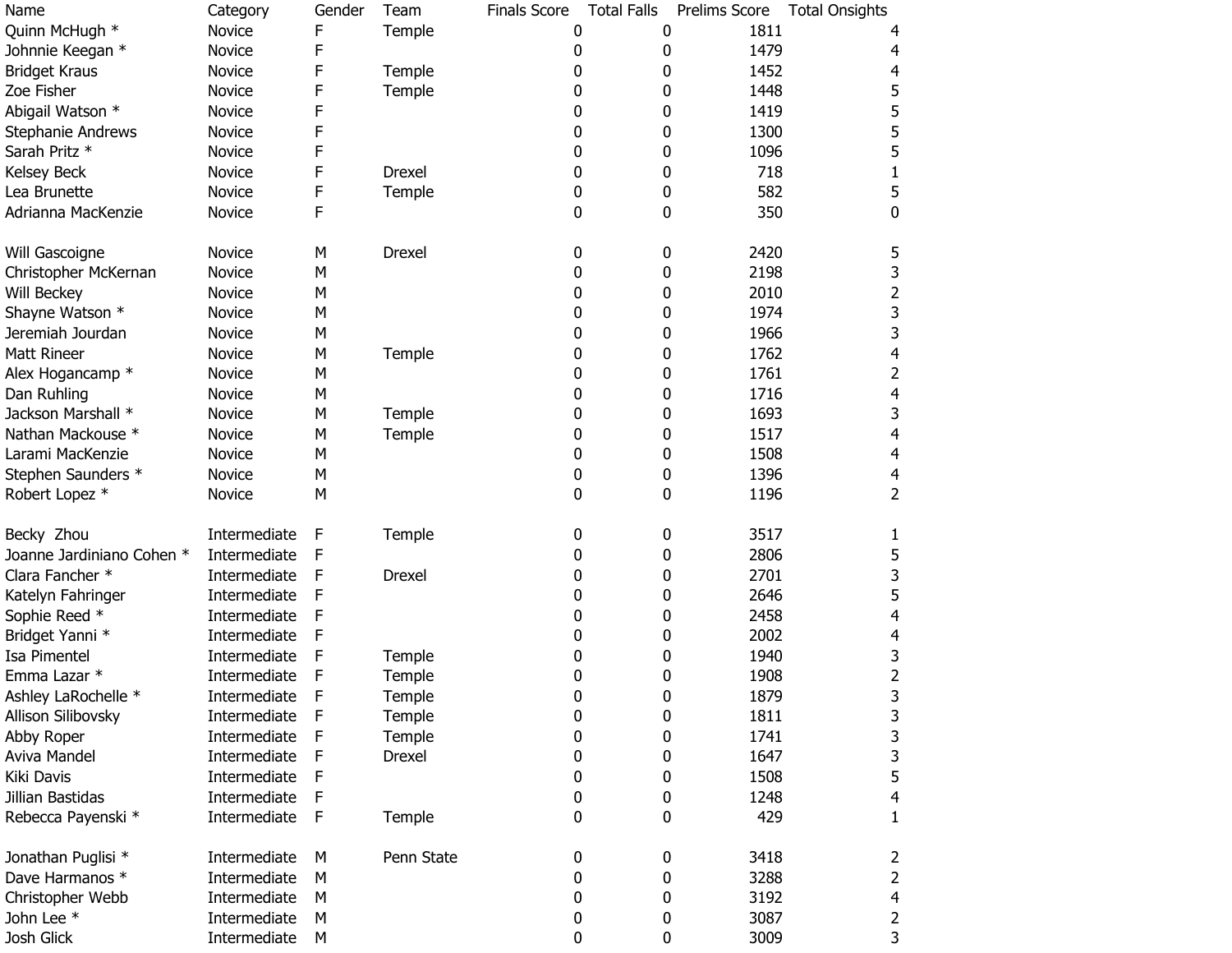| Hayden McCulloch        | Intermediate | М |               | 0  | 0           | 2950 | 2                       |
|-------------------------|--------------|---|---------------|----|-------------|------|-------------------------|
| Evan Thai               | Intermediate | M | <b>Drexel</b> | 0  | 0           | 2886 | 3                       |
| Kenny Phan *            | Intermediate | M | Temple        | 0  | 0           | 2611 | 3                       |
| Zachary Bunda *         | Intermediate | M |               | 0  | 0           | 2534 | 3                       |
| Jake Zebley *           | Intermediate | M | Temple        | 0  | 0           | 2504 | 5                       |
| Thomas Demianovich      | Intermediate | М | Temple        | 0  | 0           | 2374 | $\pmb{0}$               |
| Gustavo Masri *         | Intermediate | М |               | 0  | 0           | 2291 | 4                       |
| Thomas Zhao             | Intermediate | M | Temple        | 0  | 0           | 2040 | 4                       |
| Dan Hein                | Intermediate | M | Temple        | 0  | 0           | 1873 | 3                       |
| David Bernick *         | Intermediate | M |               | 0  | 0           | 521  | $\pmb{0}$               |
| Brenna Miller *         | Advanced     | F |               | 0  | 0           | 3508 | 3                       |
| Caroline Fazzini *      | Advanced     | F |               | 0  | 0           | 3282 | $\overline{2}$          |
| Constanze Liaw          | Advanced     | F |               | 0  | 0           | 3192 | $\mathbf{2}$            |
| Alexandra Woodward      | Advanced     | F |               | 0  | 0           | 3190 | 3                       |
| Anna Kaminetz           | Advanced     | F |               | 0  | 0           | 3190 | $\overline{2}$          |
| Shannon Ransom          | Advanced     | F | Temple        | 0  | 0           | 2901 | $\overline{4}$          |
| Kate Chudzik            | Advanced     | F | Temple        | 0  | 0           | 2887 | 3                       |
| Lindsay Holmes          | Advanced     | F | Temple        | 0  | 0           | 2139 | 4                       |
| Mark Redmond *          | Advanced     | M | Temple        | 0  | 0           | 4566 | $\mathbf{1}$            |
| Gavin Bassler           | Advanced     | M | Penn State    | 0  | 0           | 4566 | $\mathbf{1}$            |
| Daniel Gable            | Advanced     | M | Drexel        | 0  | 0           | 4524 | 3                       |
| Tyler Chlebowski        | Advanced     | M |               | 0  | 0           | 4498 | 3                       |
| Daniel Lim <sup>*</sup> | Advanced     | M |               | 0  | 0           | 4316 | 3                       |
| Spencer Quinn           | Advanced     | M |               | 0  | 0           | 4210 | $\overline{2}$          |
| Nicolas Hess            | Advanced     | M |               | 0  | 0           | 4144 | $\mathbf{1}$            |
| Alex Cobb *             | Advanced     | M |               | 0  | 0           | 4078 | 3                       |
| Matthew Young *         | Advanced     | M |               | 0  | 0           | 4054 | $\overline{4}$          |
| Ryan Kremp              | Advanced     | M | Temple        | 0  | 0           | 4016 | 4                       |
| Michael Orzolek *       | Advanced     | M |               | 0  | 0           | 3865 | $\mathbf{1}$            |
| Michael McMenamin *     | Advanced     | M |               | 0  | 0           | 3826 | 3                       |
| Buzz Lakata *           | Advanced     | M |               | 0  | 0           | 3632 | 4                       |
| Jakob Werle *           | Advanced     | M | Temple        | 0  | 0           | 3551 | $\mathbf{2}$            |
| Adam Guterres *         | Advanced     | M |               | 0  | 0           | 3334 | 0                       |
| <b>Talbot Stone</b>     | Advanced     | M | <b>Drexel</b> | 0  | 0           | 3310 | $\overline{4}$          |
| Joseph Kuehl            | Advanced     | M |               | 0  | 0           | 2794 | $\mathbf{1}$            |
| Melina Costanza *       | Open         | F | UPenn         | 36 | 1           | 4919 | 4                       |
| Zoe Steinberg           | Open         | F |               | 33 | 0           | 4660 | 3                       |
| <b>Eloise Klaris</b>    | Open         | F |               | 32 | 2           | 4779 | $\overline{\mathbf{4}}$ |
| Olivia Harmanos         | Open         | F |               | 31 | 3           | 4468 | 3                       |
| Anupama McCulloch       | Open         | F |               | 27 | 5           | 4397 | $\overline{2}$          |
| Nadia Cohen             | Open         | F | <b>PRG</b>    | 20 | 2           | 4299 | $\overline{\mathbf{4}}$ |
| Kristen Buskirk         | Open         | F |               | 20 | 6           | 4118 | $\overline{\mathbf{4}}$ |
| Caroline Bardo *        | Open         | F |               | 16 | 9           | 4229 | $\overline{2}$          |
| Ally Trexler            | Open         | F |               | 0  | $\mathbf 0$ | 3852 | $\overline{2}$          |